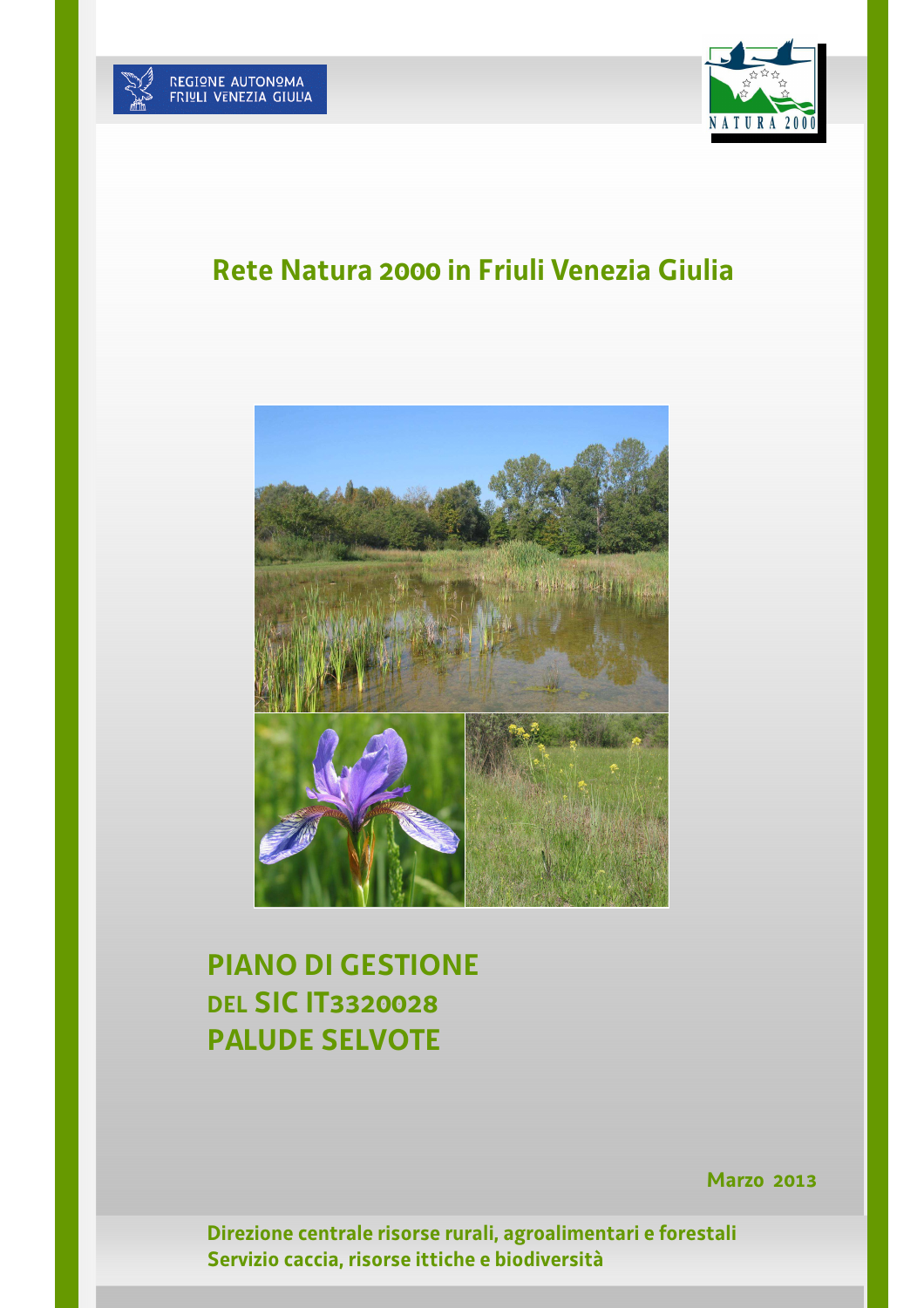PIANO DI GESTIONE DEL SIC IT3320028 PALUDE SELVOTE

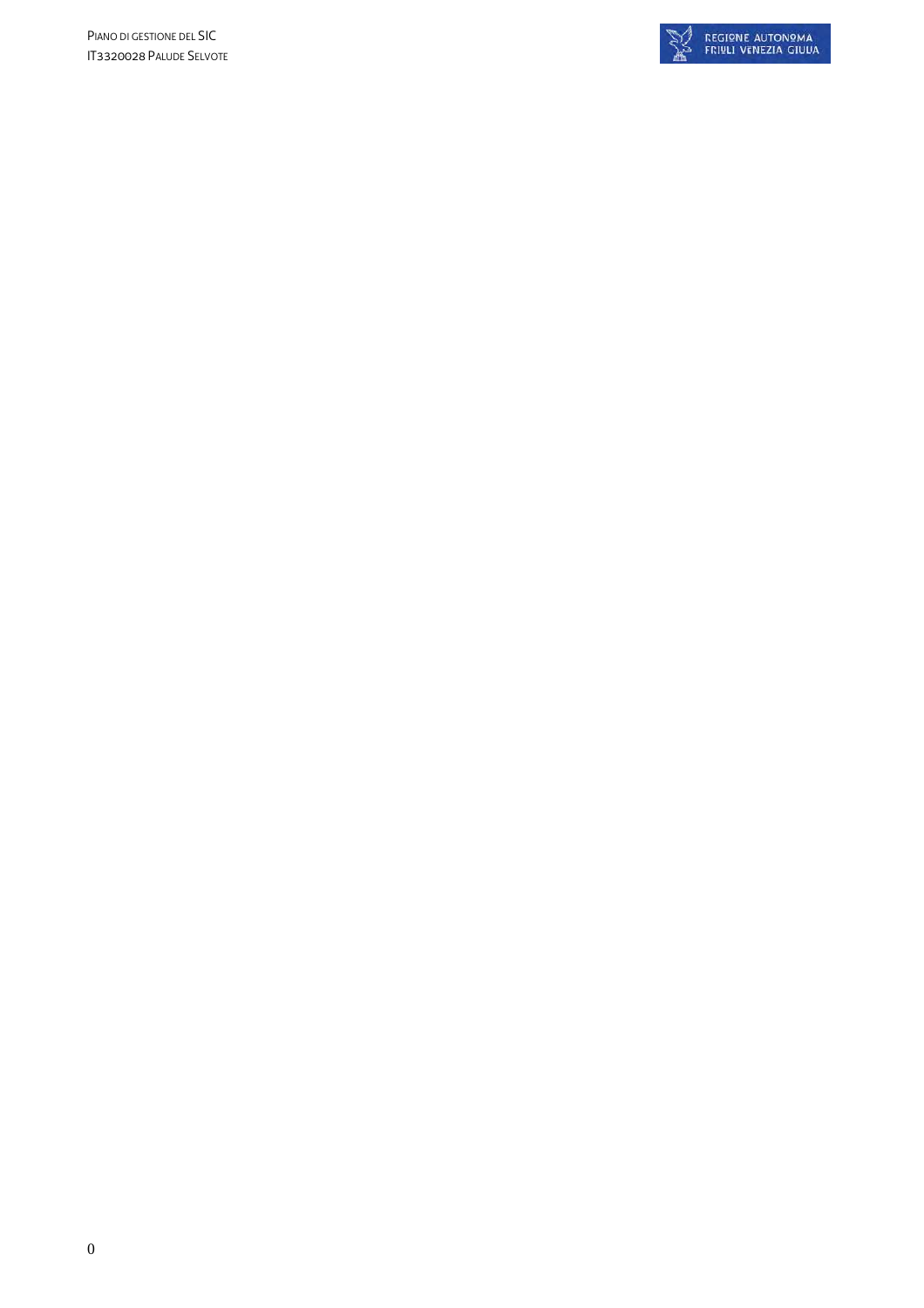### **INDICI**

#### **RELAZIONE DI PIANO**

| A <sub>1</sub>       |        |    |
|----------------------|--------|----|
| A1.1                 |        |    |
| A1.2                 |        |    |
|                      | A1.1.1 |    |
|                      | A1.1.2 |    |
| A2                   |        |    |
| A2.1                 |        |    |
| A2.2                 |        |    |
| A2.3                 |        |    |
| A2.4                 |        |    |
|                      | A2.4.1 |    |
|                      | A2.4.2 |    |
|                      | A2.4.3 |    |
| $\Delta$ 2 $\Lambda$ |        | 26 |
|                      |        |    |

A2.5 IL PROCEDIMENTO AMMINISTRATIVO DI ADOZIONE AI SENSI DELLA LR 7/2008 ART.10 COME MODIFICATA DALLA LR 17/2010, ART.140 COMM.3

- **I PARERI DEI CTS E CFV**  $A2.5.1$
- $A2.5.2$ IL PARERE DELLA COMMISSIONE CONSILIARE.
- $A2.5.3$ **ADOZIONE ED APPROVAZIONE**

| B <sub>1</sub>          |  |
|-------------------------|--|
| <b>B</b> <sub>1.1</sub> |  |
| B <sub>1.2</sub>        |  |
| <b>B</b> 1.3            |  |
| <b>B</b> <sub>1.4</sub> |  |
| <b>B1.5</b>             |  |
| <b>B</b> <sub>1.6</sub> |  |
| B <sub>2</sub>          |  |
| <b>B2.1</b>             |  |
| B2.2                    |  |
| <b>B2.3</b>             |  |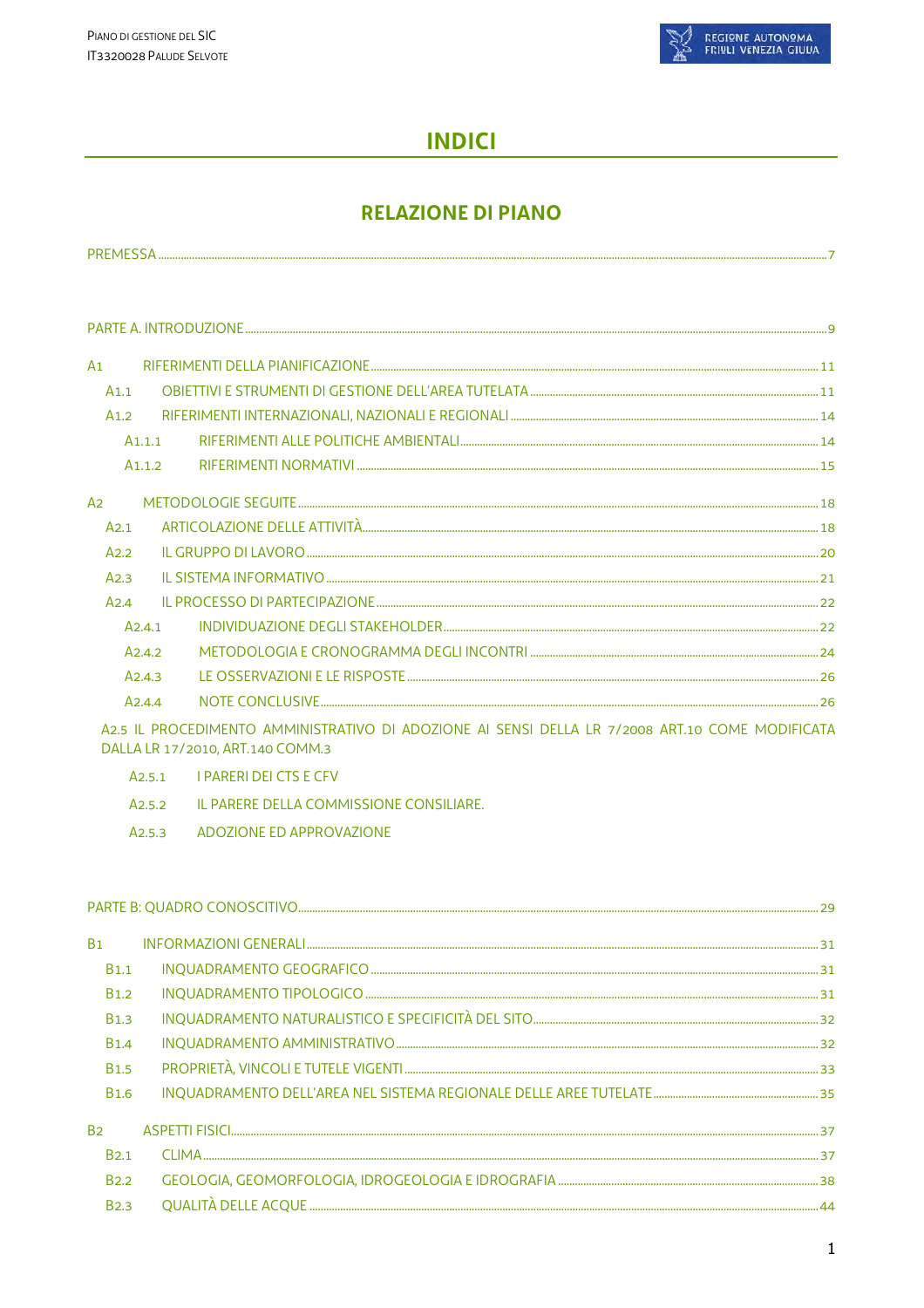

| <b>B2.4</b>             |                    |                                                                                              |  |
|-------------------------|--------------------|----------------------------------------------------------------------------------------------|--|
| <b>B3</b>               |                    |                                                                                              |  |
| <b>B</b> 3.1            |                    |                                                                                              |  |
|                         | <b>B</b> 3.1.1     |                                                                                              |  |
|                         | B <sub>3.1.2</sub> |                                                                                              |  |
|                         | <b>B</b> 3.1.3     |                                                                                              |  |
| <b>B</b> 3.2            |                    |                                                                                              |  |
|                         | B <sub>3.2.1</sub> |                                                                                              |  |
|                         | B <sub>3.2.2</sub> |                                                                                              |  |
|                         | B <sub>3.2.3</sub> |                                                                                              |  |
|                         | <b>B</b> 3.2.4     |                                                                                              |  |
|                         | <b>B</b> 3.2.5     |                                                                                              |  |
| <b>B4</b>               |                    |                                                                                              |  |
| <b>B4.1</b>             |                    |                                                                                              |  |
| <b>B4.2</b>             |                    |                                                                                              |  |
| <b>B4.3</b>             |                    |                                                                                              |  |
| <b>B4.4</b>             |                    |                                                                                              |  |
| <b>B4.5</b>             |                    |                                                                                              |  |
|                         | B <sub>4.5.1</sub> |                                                                                              |  |
|                         | B <sub>4.5.2</sub> |                                                                                              |  |
|                         | B <sub>4.5.3</sub> |                                                                                              |  |
|                         | B <sub>4.5.4</sub> |                                                                                              |  |
| B4.6                    |                    |                                                                                              |  |
|                         | B <sub>4.6.1</sub> |                                                                                              |  |
|                         | B <sub>4.6.2</sub> |                                                                                              |  |
|                         | B <sub>4.6.3</sub> |                                                                                              |  |
|                         | B <sub>4.6.4</sub> |                                                                                              |  |
|                         | B4.6.5             |                                                                                              |  |
| <b>B4.7</b>             |                    |                                                                                              |  |
| <b>B4.8</b>             |                    |                                                                                              |  |
| <b>B4.9</b>             |                    |                                                                                              |  |
| B <sub>4.10</sub>       |                    |                                                                                              |  |
| <b>B<sub>5</sub></b>    |                    |                                                                                              |  |
| <b>B</b> <sub>5.1</sub> |                    |                                                                                              |  |
| <b>B</b> <sub>5.2</sub> |                    |                                                                                              |  |
| <b>B</b> <sub>5.3</sub> |                    | PIANI URBANISTICI DI LIVELLO COMUNALE E SOVRACOMUNALE E REGOLAMENTAZIONE DEGLI USI CIVICI 97 |  |
| <b>B</b> 5.4            |                    |                                                                                              |  |
|                         | <b>B</b> 5.4.1     |                                                                                              |  |
|                         | <b>B</b> 5.4.2     |                                                                                              |  |
|                         | <b>B</b> 5.4.3     |                                                                                              |  |
|                         | <b>B</b> 5.4.4     |                                                                                              |  |
|                         | <b>B</b> 5.4.5     |                                                                                              |  |
| <b>B5.5</b>             |                    |                                                                                              |  |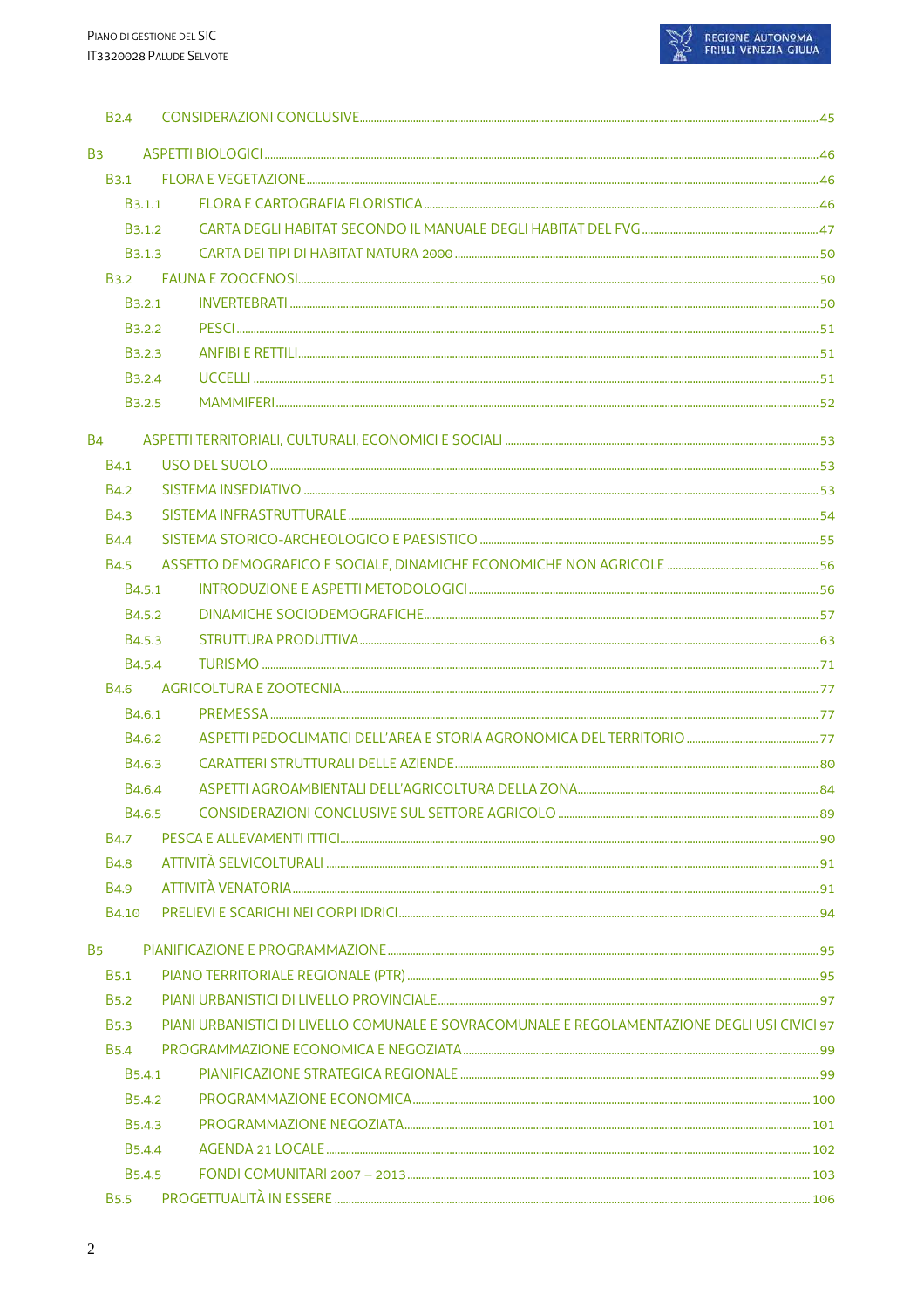

| $C_{1}$          |                    |                                                                                               |  |
|------------------|--------------------|-----------------------------------------------------------------------------------------------|--|
| C <sub>1.1</sub> |                    |                                                                                               |  |
| C <sub>1.2</sub> |                    | SPECIE ELENCATE NELL'ALLEGATO II DELLA DIRETTIVA 92/43/CEE E SPECIE DI CUI ALL'ART. 4 DELLA   |  |
|                  | $C_{1,2,1}$        |                                                                                               |  |
|                  | $C_{1,2,2}$        |                                                                                               |  |
|                  | $C_{1,2,3}$        |                                                                                               |  |
|                  | $C_{1,2,4}$        |                                                                                               |  |
|                  | $C_{1.2.5}$        |                                                                                               |  |
|                  | $C_{1.2.6}$        |                                                                                               |  |
|                  |                    |                                                                                               |  |
|                  | C <sub>1.3.1</sub> |                                                                                               |  |
|                  | C <sub>1.3.2</sub> |                                                                                               |  |
|                  | C <sub>1.3.3</sub> |                                                                                               |  |
|                  | $C_{1,3,4}$        |                                                                                               |  |
|                  | C <sub>1.3.5</sub> |                                                                                               |  |
|                  | C1.3.6             |                                                                                               |  |
| C <sub>2</sub>   |                    | FATTORI CHE INFLUENZANO O POSSONO INFLUENZARE LO STATO DI CONSERVAZIONE DEGLI ELEMENTI DI     |  |
|                  |                    |                                                                                               |  |
| C <sub>2.1</sub> |                    |                                                                                               |  |
| C <sub>2.2</sub> |                    |                                                                                               |  |
| C <sub>2.3</sub> |                    |                                                                                               |  |
| C <sub>2.4</sub> | 154                | FATTORI LEGATI ALLA PRESENZA, ESPANSIONE E GESTIONE DI INSEDIAMENTI, SERVIZI E INFRASTRUTTURE |  |
| C <sub>2.5</sub> |                    |                                                                                               |  |
| C <sub>2.6</sub> |                    |                                                                                               |  |
| C2.7             |                    |                                                                                               |  |
| C <sub>3</sub>   |                    |                                                                                               |  |
| C <sub>3.1</sub> |                    |                                                                                               |  |
| C3.2             |                    |                                                                                               |  |
| C <sub>3.3</sub> |                    |                                                                                               |  |
| $\overline{C}4$  |                    |                                                                                               |  |
|                  |                    |                                                                                               |  |

| D <sub>1</sub> |  |
|----------------|--|
| D <sub>2</sub> |  |
| D <sub>3</sub> |  |
|                |  |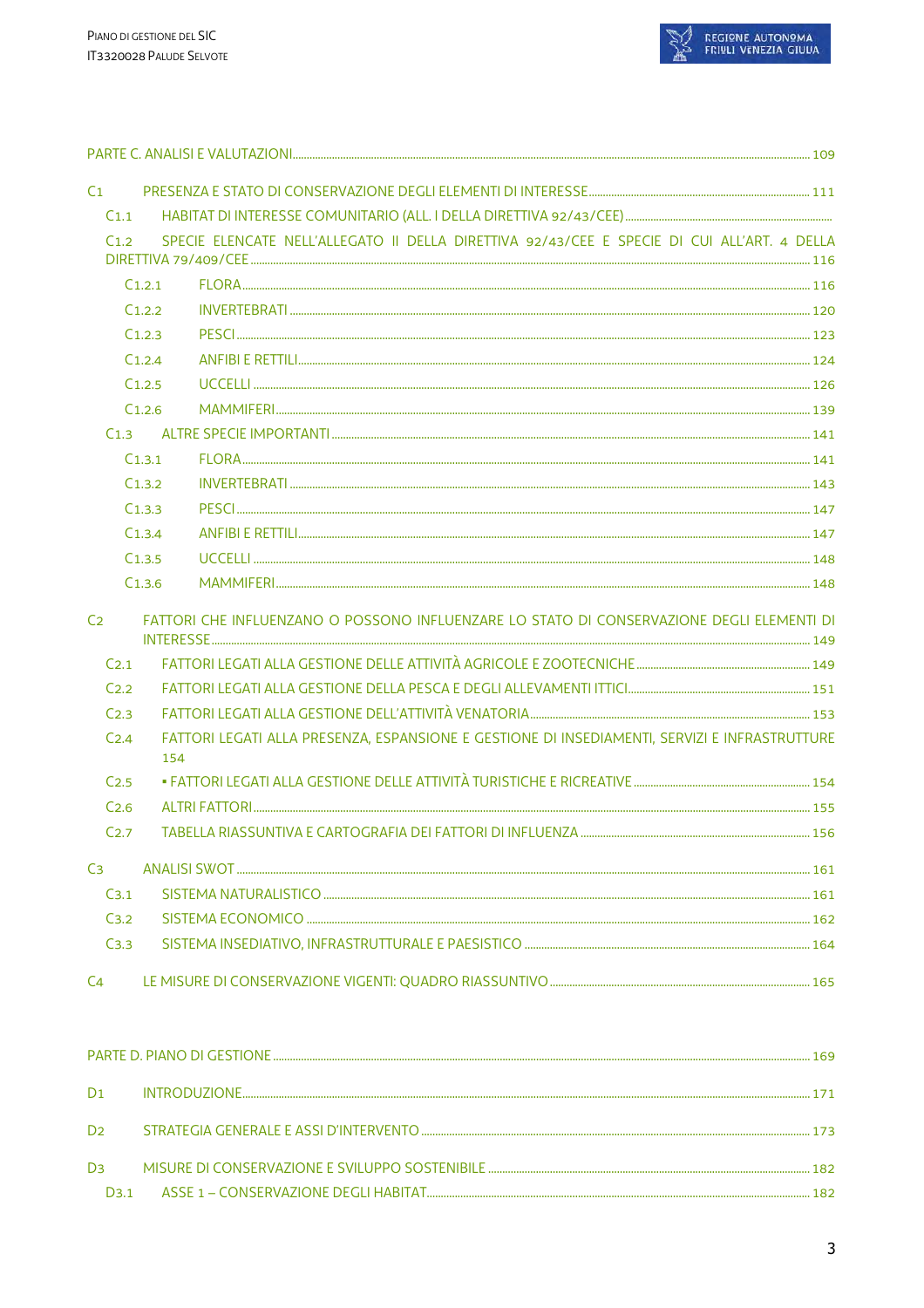|                | D311             |              |                                                                                                  |  |
|----------------|------------------|--------------|--------------------------------------------------------------------------------------------------|--|
|                |                  |              |                                                                                                  |  |
|                |                  |              |                                                                                                  |  |
|                |                  |              |                                                                                                  |  |
|                | D3.2             |              |                                                                                                  |  |
|                |                  |              |                                                                                                  |  |
|                |                  |              |                                                                                                  |  |
|                | D <sub>3.3</sub> |              |                                                                                                  |  |
|                |                  |              |                                                                                                  |  |
|                |                  |              | D3.3.2 MISURA 3.2 - RIDUZIONE DEGLI IMPATTI DEGLI ALLEVAMENTI ITTICI E DELLA PESCA SPORTIVA  195 |  |
|                |                  |              |                                                                                                  |  |
|                |                  |              | D3.3.4 MISURA 3.4 MITIGAZIONE DEGLI IMPATTI DEGLI INSEDIAMENTI E DELLE INFRASTRUTTURE 197        |  |
|                | D3.4             |              |                                                                                                  |  |
|                |                  |              |                                                                                                  |  |
|                |                  |              |                                                                                                  |  |
|                | D35              |              | ASSE 5 - RIQUALIFICAZIONE E RAFFORZAMENTO DEL SISTEMA DELLE RISORGIVE FRIULANE E DELLE           |  |
|                |                  | FLUVIALI 200 | D3.5.1 MISURA 5.1 - MIGLIORAMENTO DELL'INTEGRITÀ E DELLA FUNZIONALITÀ ECOLOGICA DEGLI ECOSISTEMI |  |
|                |                  |              |                                                                                                  |  |
| D4             |                  |              |                                                                                                  |  |
| D <sub>5</sub> |                  |              |                                                                                                  |  |
|                |                  |              |                                                                                                  |  |
|                |                  |              |                                                                                                  |  |
|                |                  |              |                                                                                                  |  |

BIBLIOGRAFIA .................................................................................................................................................................................................................................. 212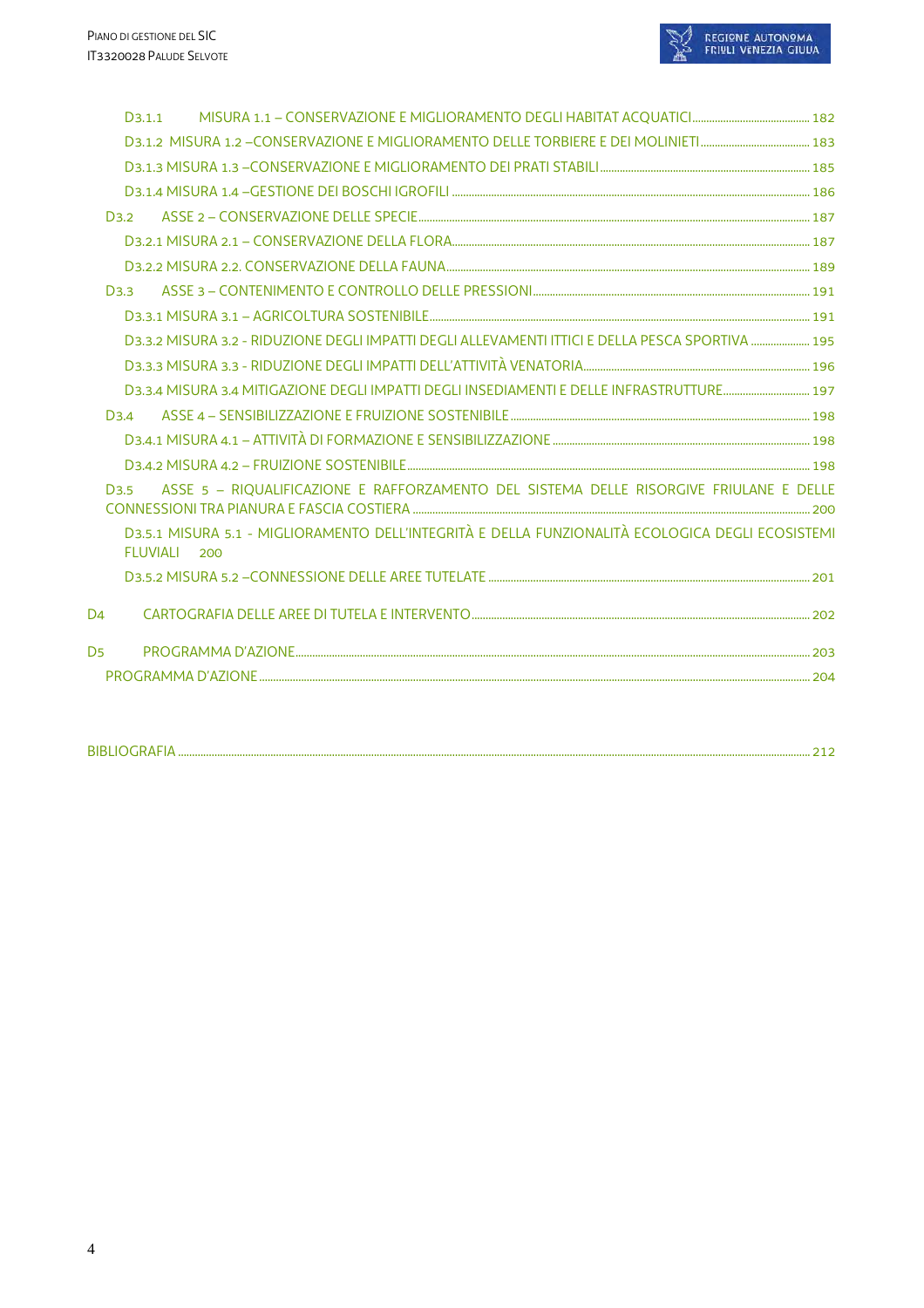## **ALLEGATO A**

- A1. FORMULARIO NATURA 2000 DEL SIC IT3320028 PALUDE SELVOTE IN VIGORE ALL'APPROVAZIONE DEL PIANO (2012) - FORMULARIO DI RIFERIMENTO PER L'ELABORAZIOEN DEL PIANO (2006)
- A2. ELENCHI FAUNISTICI
- A3. SCHEDE DI VALUTAZIONE DELLO STATO DI CONSERVAZIONE DELLE SPECIE E DEGLI HABITAT DI INTERESSE COMUNITARIO PRESENTI NEL SIC IT3320028 PALUDE SELVOTE
- A4. PROCESSO DI PARTECIPAZIONE: VERBALI, OSSERVAZIONI E RISPOSTE
- A5. PROCEDIMENTO DI ADOZIONE: PARERI AI SENSI DELL'ART.10 LR 7/2008 NOVELLATO DALL'ART.140, COMMA 3 LR 17/2010

# **ALLEGATO B**

### **MISURE DI CONSERVAZIONE: SCHEDE DESCRITTIVE DELLE AZIONI DI PIANO**

| AZIONI IA - INTERVENTI ATTIVI                                                 |    |
|-------------------------------------------------------------------------------|----|
| AZIONI RE – REGOLAMENTAZIONI                                                  | 24 |
| AZIONI MR - PROGRAMMI DI MONITORAGGIO                                         | 48 |
| AZIONI PD - PROGRAMMI DIDATTICI DIVULGATIVI DI FORMAZIONE E SENSIBILIZZAZIONE | 59 |
| <b>APPENDICE</b>                                                              |    |
| MISURE DI CONSERVAZIONE PREVISTE DALLA NORMATIVA VIGENTE IN MATERIA DI SIC    | 67 |

### **ELABORATI CARTOGRAFICI DEL PIANO**

INQUADRAMENTO NEL SISTEMA REGIONALE DELLE AREE TUTELATE.

TAV 1 "CARTA DELL'USO DEL SUOLO", SCALA 1:5.000

TAV 2 "CARTA DEGLI HABITAT SECONDO IL MANUALE DEGLI HABITAT FVG (POLDINI ET AL., 2006)", SCALA 1:5.000

TAV 3 "CARTA DEI TIPI DI HABITAT NATURA 2000 (ALL. I DIR. 92/43/CEE)", SCALA 1:5.000

TAV 4 "CARTA DEI FATTORI DI INFLUENZA SULLO STATO DI CONSERVAZIONE DEGLI ELEMENTI DI INTERESSE", SCALA 1:5,000

TAV 1 "CARTA DELLE AREE DI TUTELA E INTERVENTO", SCALA 1:5.000